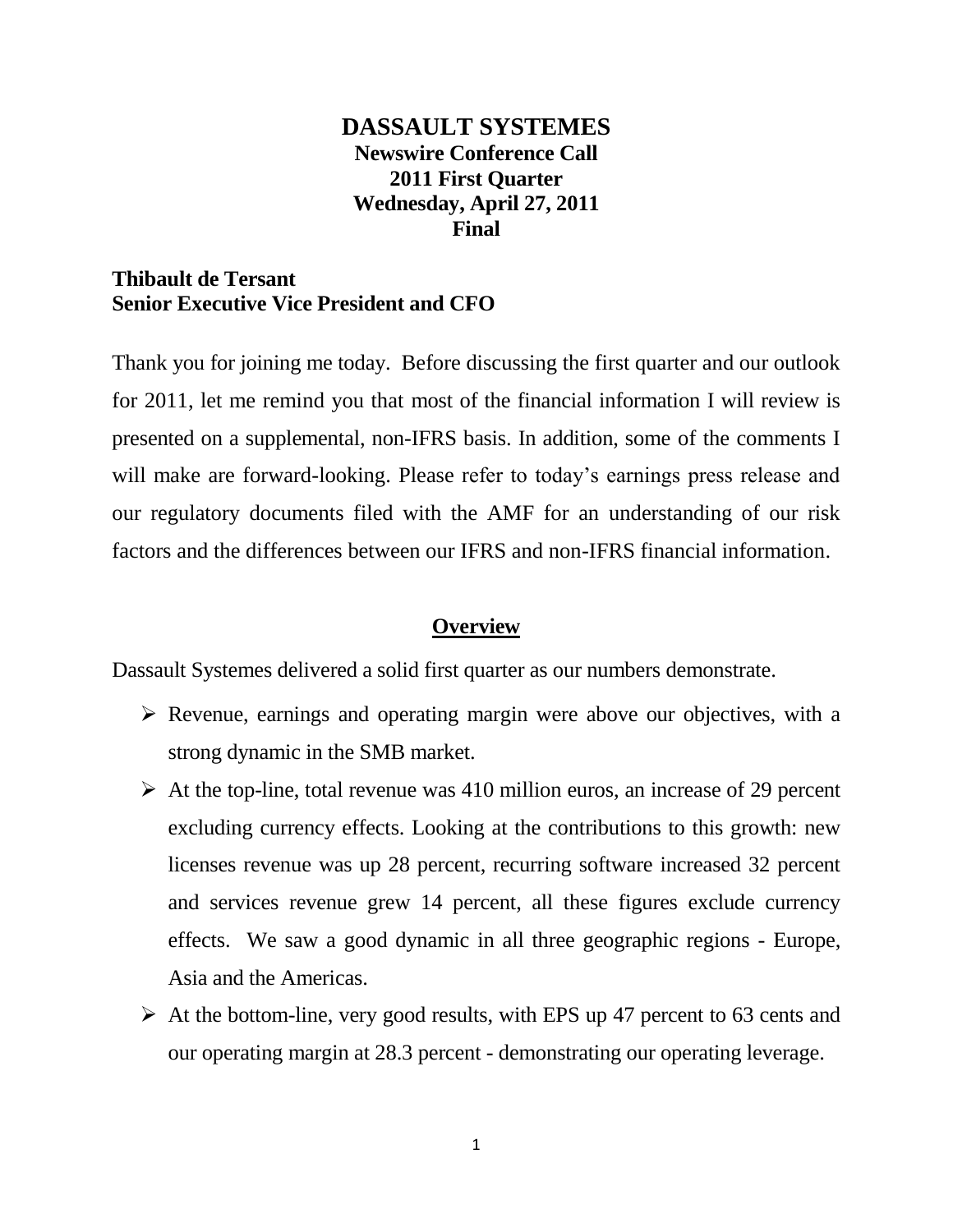- $\triangleright$  We are reconfirming our 2011 financial growth objectives taking Japan into account. Thanks to our revenue drivers I believe we are well positioned to offset the potential near-term dampening effects on business activity in Japan from the natural disasters. Therefore, we are confident in our 2011 goals to deliver new license revenue growth of about 15 percent in constant currencies, a further improvement in our non-IFRS operating margin to about 29 percent and growth in non-IFRS earnings per share to about 2.64 to 2.75 euros.
- Finally, our Board of Directors has proposed a 17 percent increase in our cash dividend. In the aggregate, this would represent about 30 percent of our 2010 IFRS net income.

#### **Business Review**

Helping customers to meet their strategic priorities is driving the adoption of our product. Our software helps companies at both the top- and bottom-line. We are focused on their most critical product and business processes – driving innovation, product quality, time-to-market, supply chain collaboration, IP protection and regulatory compliance are just some of the many critical areas where we bring value to companies.

- $\triangleright$  For example, customers are able to increase operational efficiency through enhanced innovation and accelerated development capabilities. These issues were important in Jaguar Land Rover's selection of Dassault Systemes in March. This was a significant competitive win.
- $\triangleright$  For CLAAS, one of the world's leading agricultural engineering companies, our software enables global collaboration across CLAAS' 14 production sites as well as the adoption of common processes.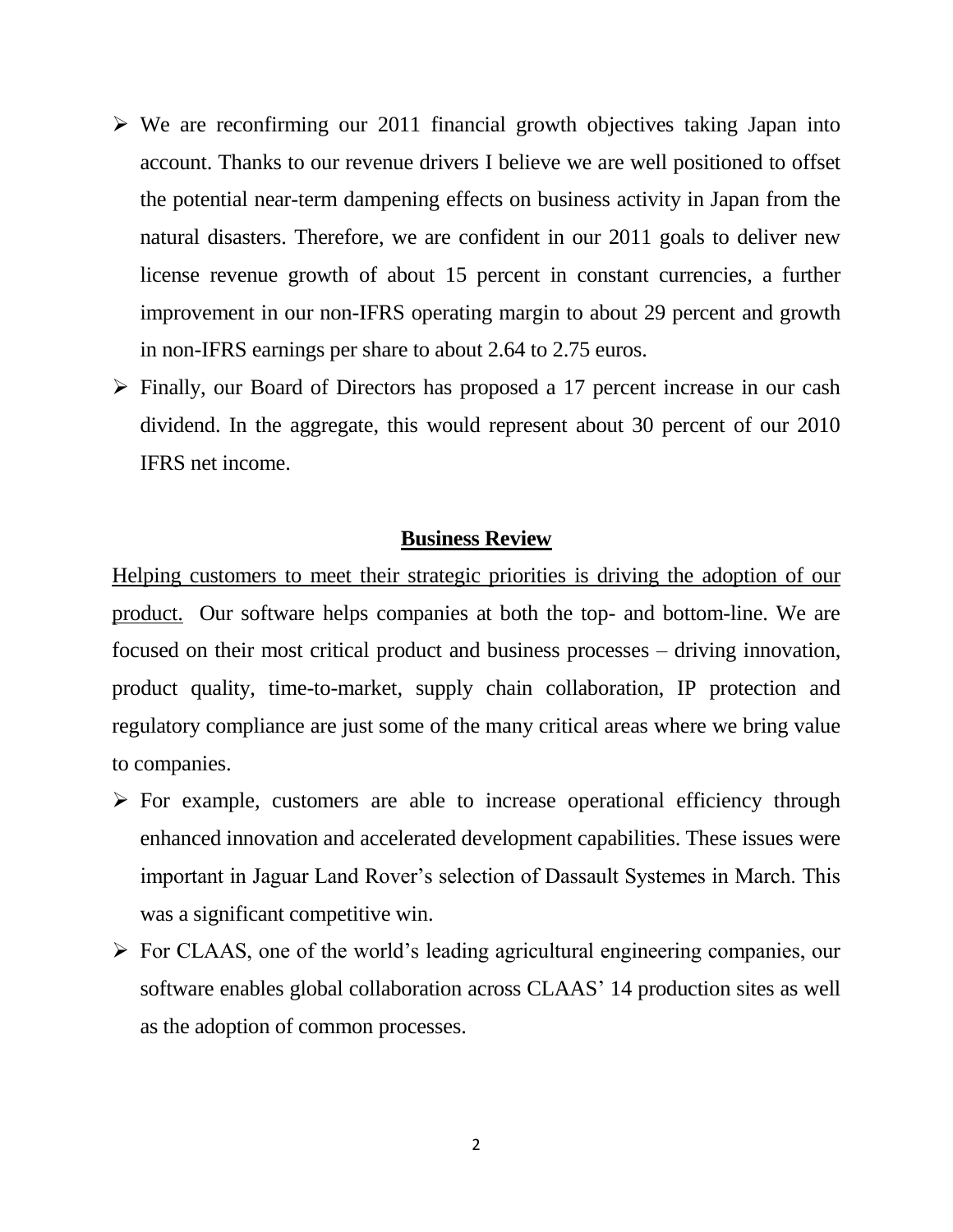- $\triangleright$  The management and protection of intellectual property was an important reason why we were selected by Parker Aerospace in the United States as it is helping them ensure compliance with export control rules.
- $\triangleright$  Moving to the consumer goods industry, we have a close partnership with Nestle where they have developed unique, highly successful marketing campaigns turning cereal boxes into video games - with our lifelike technology.

Now, let me turn briefly to our two most recent acquisitions which further support our diversification strategy.

- $\triangleright$  This morning we announced the acquisition of Enginuity a US based company offering important technology for formula-based industries. Its customers include, among others, Procter and Gamble in consumer packaged goods, Revlon in cosmetics and Merck in pharmaceuticals.
- $\triangleright$  In the first quarter we acquired Intercim, addressing the needs of companies in advanced and highly regulated industries, including aerospace, energy and life sciences. Intercim's technology helps organizations achieve manufacturing operational excellence and advance their lean manufacturing objectives – ensuring higher quality, faster time to market and full documentation of processes for example.

Our indirect channels are instrumental in expanding our market reach. Our indirect channels led our performance in the first quarter, reflecting further strengthening in the SMB market. SolidWorks new seats licensed were up 23 percent. CATIA software new licenses revenues were higher by 34 percent, with a strong contribution by our indirect channel.